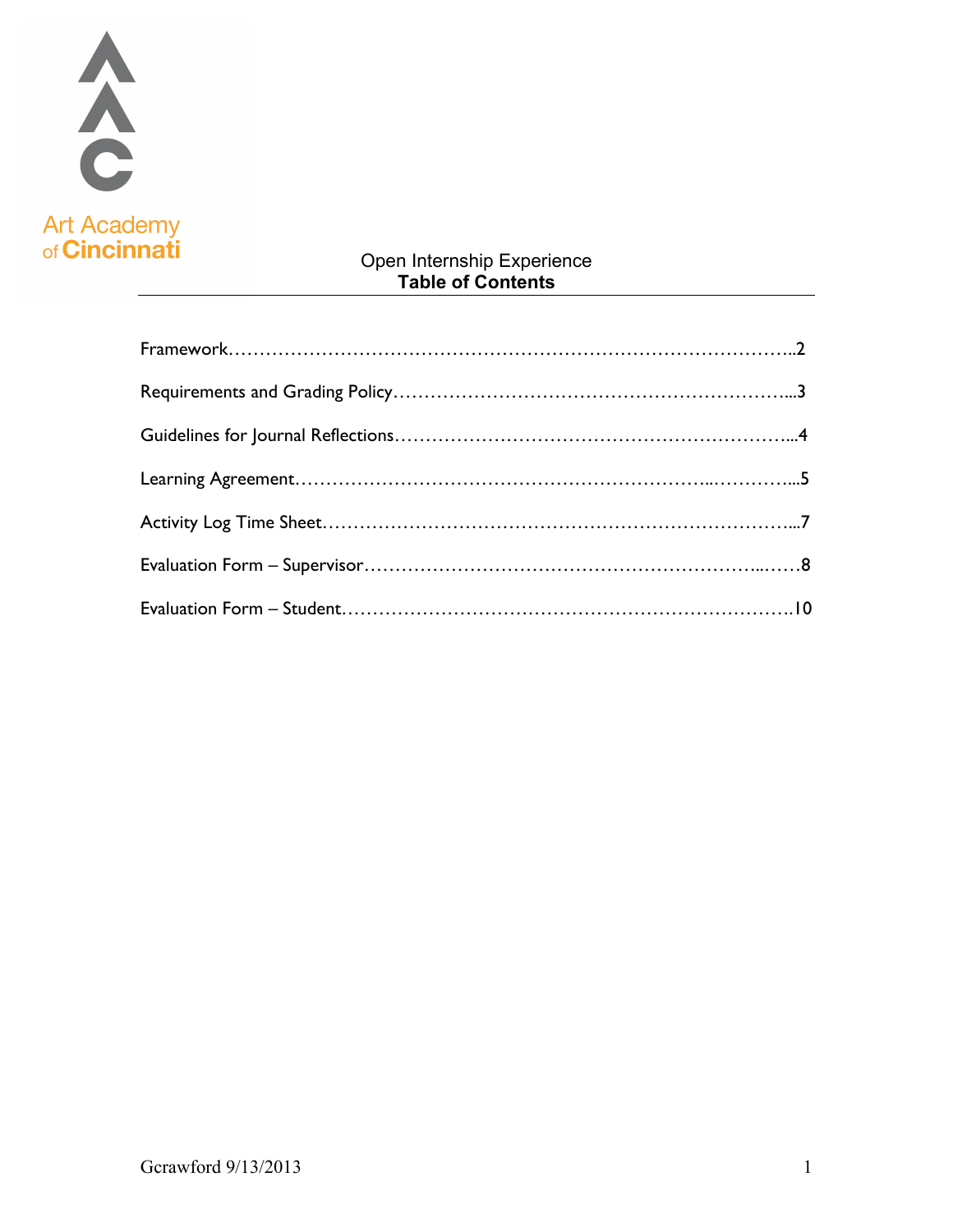Open internships are Pass/Fail and when successful, shall constitute a completion of an optional 3 credits of professional practice. The goal is to place students into opportunities that offer meaningful experiential-learning where current skills can be strengthened while new skills are obtained. Open internships are termed as such because students may explore fields outside their area of study in order to gain supplemental experience. Students are encouraged to seek out opportunities that will enhance their personal understanding of the type of work they may pursue. In order for a student to receive credit for their open internship, certain criteria must be met:

### *Before the Open Internship Experience*

**.** Discussion of internship plans with the Director of Student Services.

#### *During the Open Internship Experience*

- **EXECT** Submission of the completed learning agreement.
- ! Director of Student Services will contact each site manager advocate for student if learning agreement is not being adhered to.
- ! Submission of 5 one-page journal reflections after every 24 hours of the internship experience.

## *After the Open Internship Experience*

- **EXECT** Submission of student evaluation (completed by site supervisor).
- ! Submission of site evaluation (completed by the student).
- ! Submission of time-sheet indicating 120 hours of internship completion.
- ! Attendance to the exit interview with Director of Student Services (to be individually scheduled).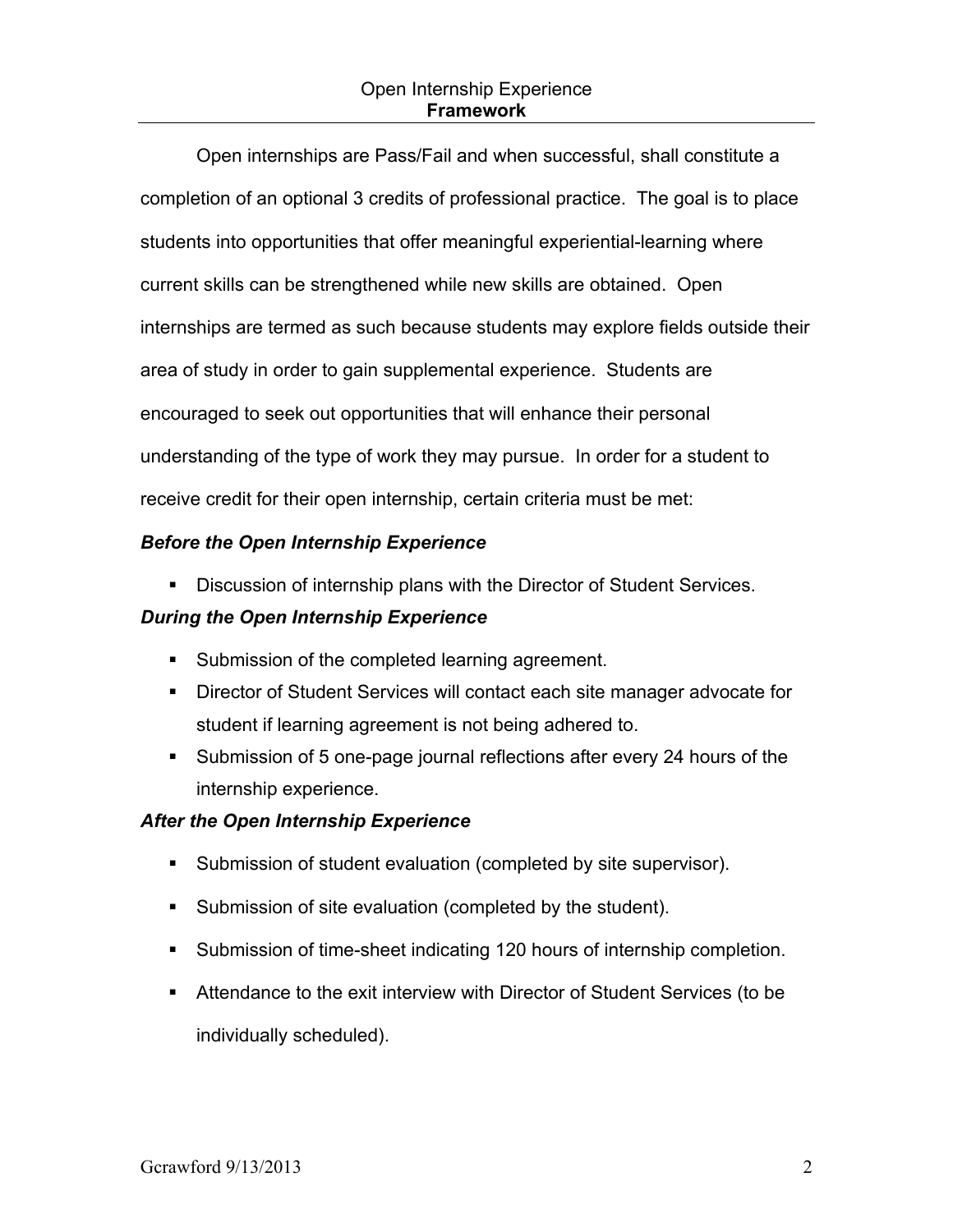Grading is Pass/Fail. In order to pass the following requirements must be met:

## **Requirements**:

- Minimum of 120 hours working under the direction of students' internship supervisor
- Learning Agreement shall be completed and submitted no later than the second week of the semester.
- Activity Log Time Sheet submitted to the Director of Student Services, reflecting 120 hours worked at internship site.
- Journal/ Blog reflection of experience to be submitted every 24 hours of internship completed.
- Evaluations (student and supervisor) turned in no later than one week after completion of 120 hours.
- Attendance exit interview once internship is completed.

Questions? Contact Galen Crawford, Director of Student Services

Phone: 513-562-6273 Email: gcrawford@artacademy.edu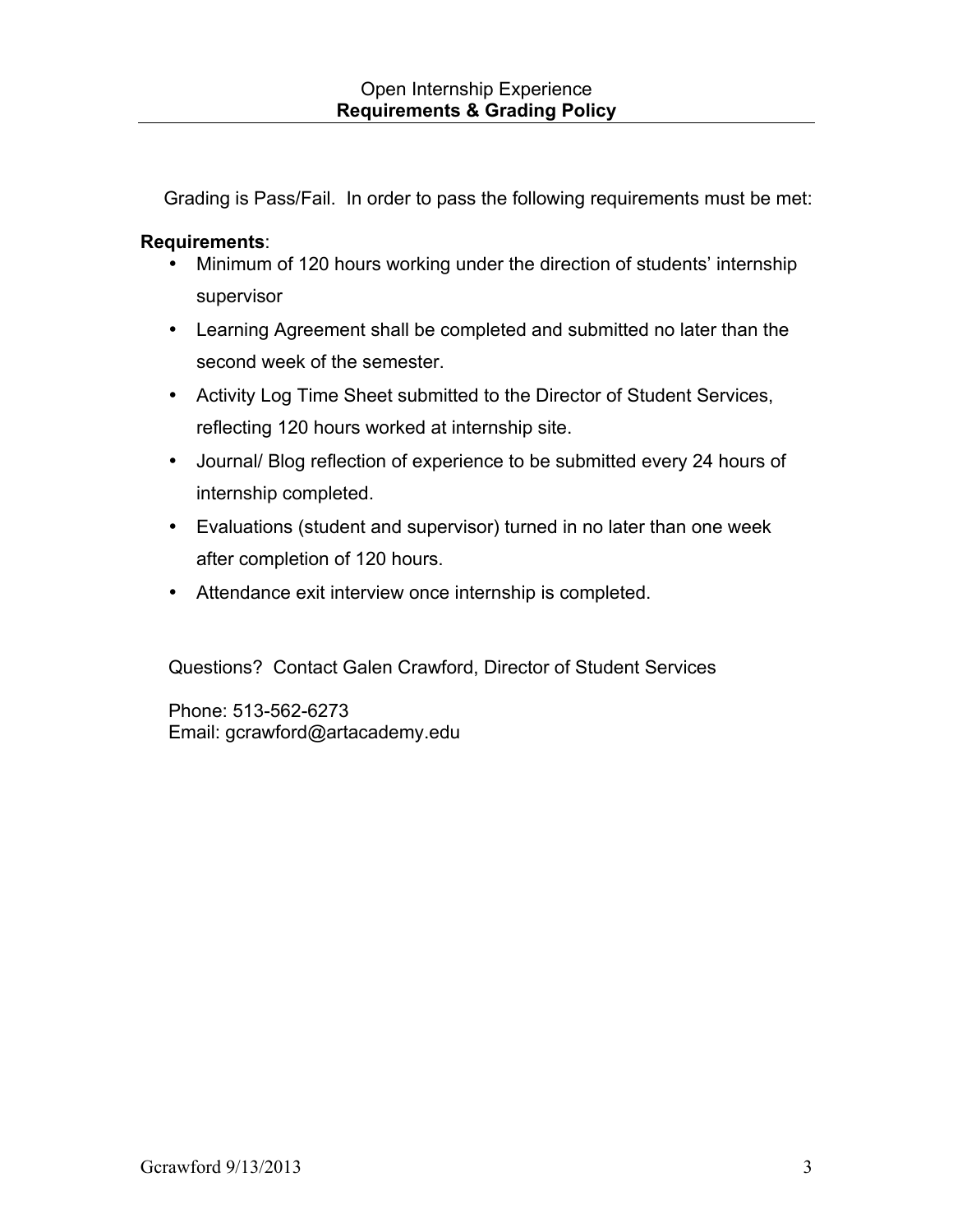Keeping a journal during your open internship provides the opportunity to reflect on your experiences and will be a valuable tool to conceptualize your experiential learning. *The journal is NOT a log of what you did each day*.

### **Each journal entry requires:**

- At minimum, the equivalent of one full page written or typed, doublespaced, with your name, the date, and journal number (1, 2, 3, etc.) in the header.
- A description of the events that occurred during the 24 hours, including your work and progress on your goals in the Learning Agreement.
- A reflection of your thoughts and feelings about events that occurred during the week. Examples of some questions you may reflect upon are as follows:
	- o What did I discover about myself? New interests? New dislikes?
	- o Strengths or weaknesses?
	- o How were my learning goals met or not met?
	- $\circ$  What influence will this experience have on my future academic experiences?
	- o Did an experience cause me to think about workplace ethics?
	- $\circ$  Did the demands of professional employment cause me to think about time management, organization, leadership, etc.?
	- o Is there something not mentioned here that I would like to express?

Your thoughtful answers to these questions should be written and are NOT to be listed as an answer to each question. If using the dedicated journal option, students are encouraged to use creative freedom in how the journal is formatted and presented. If using the blog option, students are encouraged to upload pictures and video along with their entries to supplement the readers understanding of their experience.

## **Grading Criteria**

Your journal will be graded and is to be submitted to the Director of Student Services every 24 hours of the experience in order to check student progress. If the journal does not meet the above requirements, the student may be asked to re-submit for credit. Journals must follow the above guidelines and are required to receive a passing grade for the open internship.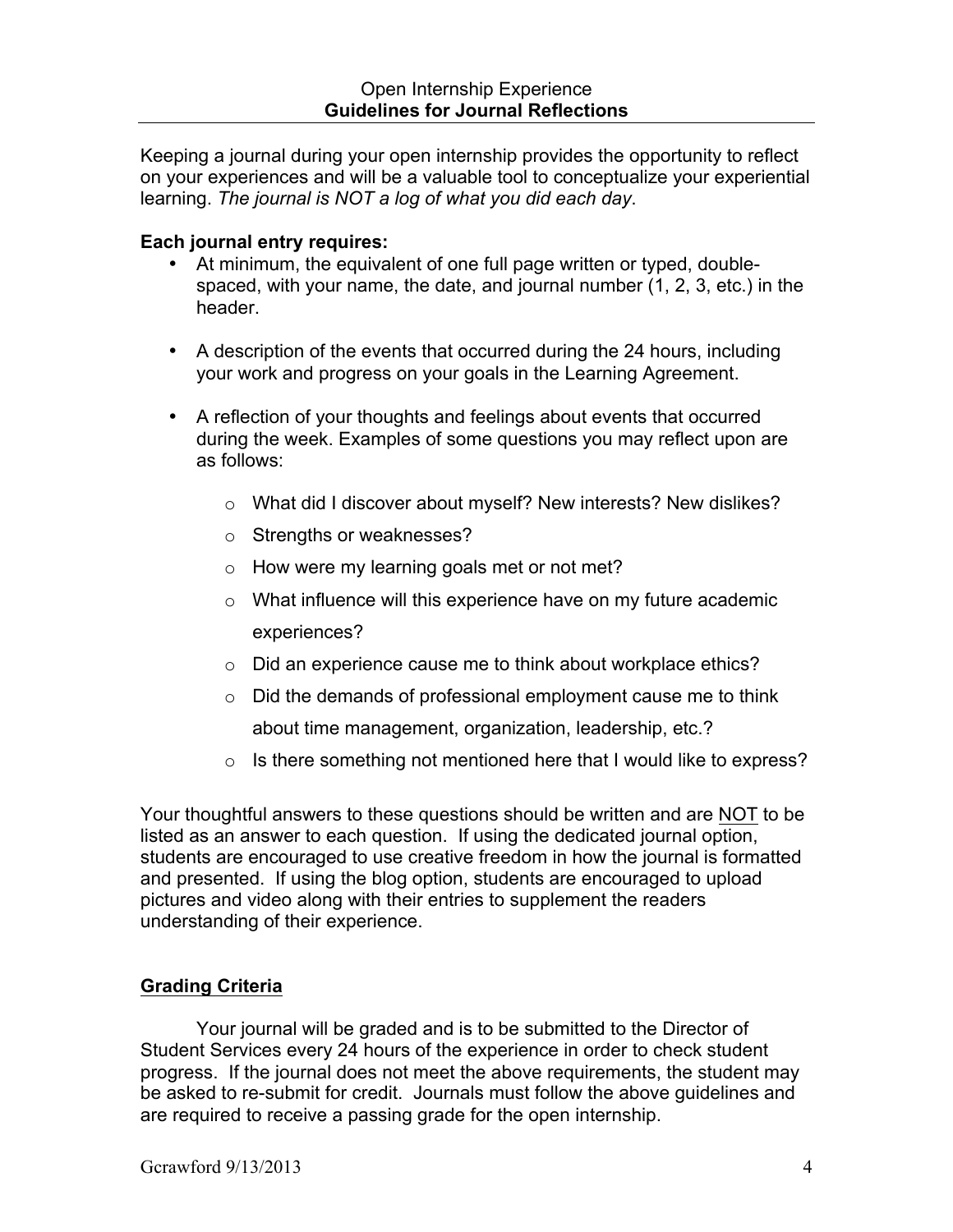# Open Internship Experience **Learning Agreement**

|                                                                     | The learning agreement establishes guidelines and identifies the educational objectives<br>for this experiential learning opportunity. Please be sure all information is complete and<br>legible. Note: No credit will be given for work completed prior to approval. |
|---------------------------------------------------------------------|-----------------------------------------------------------------------------------------------------------------------------------------------------------------------------------------------------------------------------------------------------------------------|
|                                                                     |                                                                                                                                                                                                                                                                       |
|                                                                     |                                                                                                                                                                                                                                                                       |
|                                                                     |                                                                                                                                                                                                                                                                       |
|                                                                     |                                                                                                                                                                                                                                                                       |
|                                                                     |                                                                                                                                                                                                                                                                       |
|                                                                     |                                                                                                                                                                                                                                                                       |
|                                                                     |                                                                                                                                                                                                                                                                       |
|                                                                     |                                                                                                                                                                                                                                                                       |
| <b>Job Description</b> - Describe the student's tasks and projects: |                                                                                                                                                                                                                                                                       |
|                                                                     |                                                                                                                                                                                                                                                                       |
|                                                                     |                                                                                                                                                                                                                                                                       |
|                                                                     |                                                                                                                                                                                                                                                                       |
|                                                                     |                                                                                                                                                                                                                                                                       |
|                                                                     |                                                                                                                                                                                                                                                                       |
|                                                                     |                                                                                                                                                                                                                                                                       |
|                                                                     |                                                                                                                                                                                                                                                                       |
|                                                                     |                                                                                                                                                                                                                                                                       |

← Continued on reverse.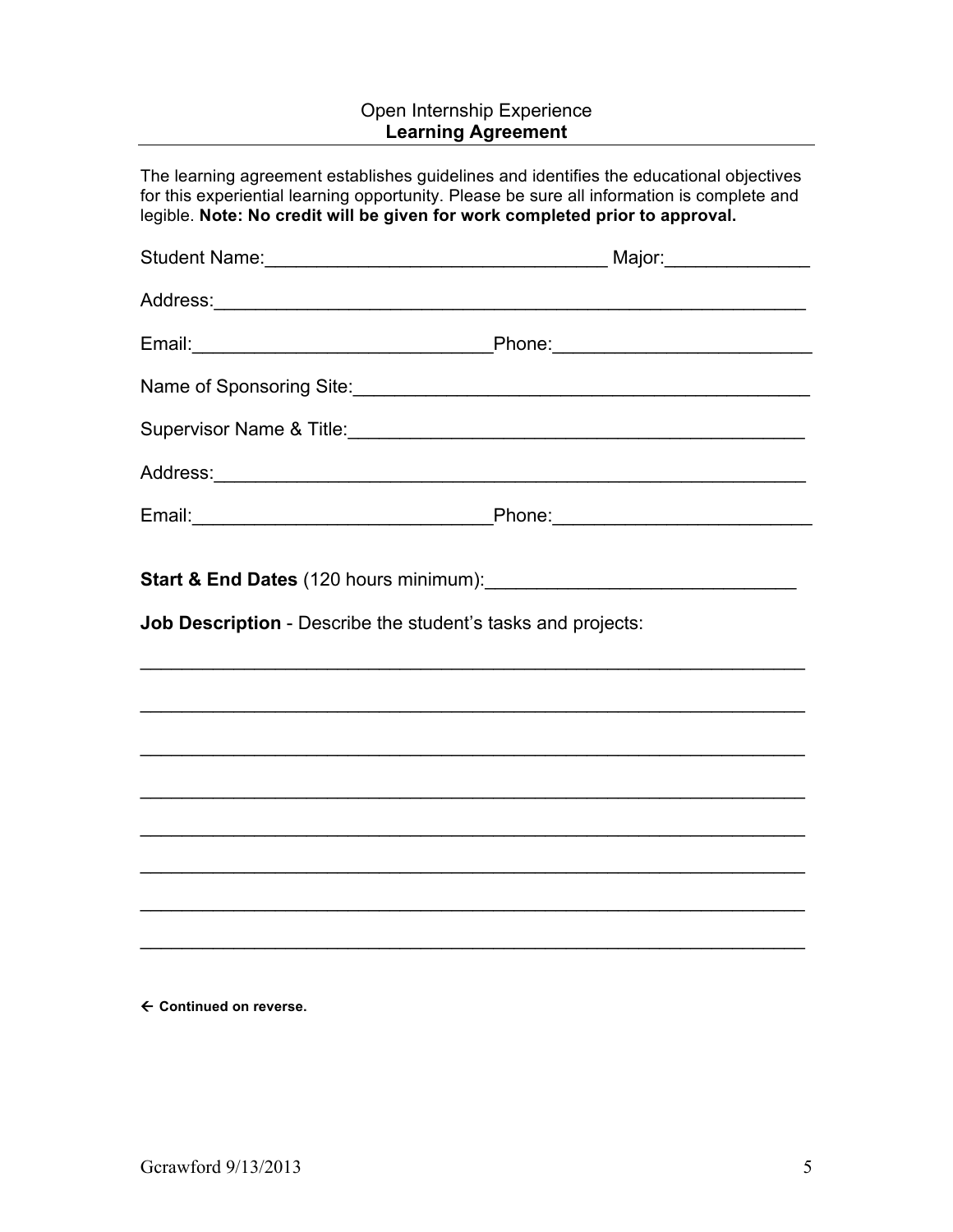**Educational Objectives** – Please state at least three learning objectives (goals) the student and supervisor have developed for this internship. Goals should be **SMART**: **S**pecific, **M**easurable, **A**ttainable, **R**elevant, **T**ime-bound.

Examples:

- Illustrate mock-ups for the packaging of a game
- Write a proposal for community-based public art
- Shoot photographs for promotional materials
- Calibrate screen printing machinery to process a client's order
- Create a piece of art under a professional artist's direction

Educational Objectives:

1.

| ι. |  |  |  |
|----|--|--|--|
| 2. |  |  |  |
| 3. |  |  |  |

**Student:** I accept and agree to the job description and educational objectives identified in this learning agreement. I will complete all academic and work assignments promptly and to the best of my abilities. I agree to familiarize myself with and adhere to my sponsor's site arrangements, procedures and functions, and to uphold appropriate standards of professional and ethical conduct. I understand that failure to adhere to this agreement may result in early termination and a failing grade. This learning agreement must be fully developed, signed and submitted to the Director of Student Services during the **second week of the internship.** 

Signature:\_\_\_\_\_\_\_\_\_\_\_\_\_\_\_\_\_\_\_\_\_\_\_\_\_\_\_\_\_\_\_\_\_\_\_\_\_\_\_\_\_\_\_Date:\_\_\_\_\_\_\_\_\_

**Supervisor:** I have discussed this learning agreement with the student. I agree to provide the intern or apprentice with an orientation to site arrangements, procedures and functions. I agree to assign work to the student that supports the spirit and purpose of this learning agreement. I agree to meet with the student regularly and to make myself available for counsel and feedback. I agree to participate in a brief conference with the student and the Director of Student Services, and to evaluate the student and the program at the end of the internship. This learning agreement must be fully developed, signed and submitted to the Director of Student Services during the **second week of the internship.**

Signature:\_\_\_\_\_\_\_\_\_\_\_\_\_\_\_\_\_\_\_\_\_\_\_\_\_\_\_\_\_\_\_\_\_\_\_\_\_\_\_\_\_\_\_Date:\_\_\_\_\_\_\_\_\_

**Director of Student Services:** I have reviewed this learning agreement. I am available to the student and the supervisor as needed to insure a substantive and effective learning experience. I will schedule a conference with the student and supervisor in person, by email or by telephone during the course of the internship.

| Signature:              |                   | Date:                           |
|-------------------------|-------------------|---------------------------------|
| Telephone: 513-562-6273 | Fax: 513-562-8778 | Email: gcrawford@artacademy.edu |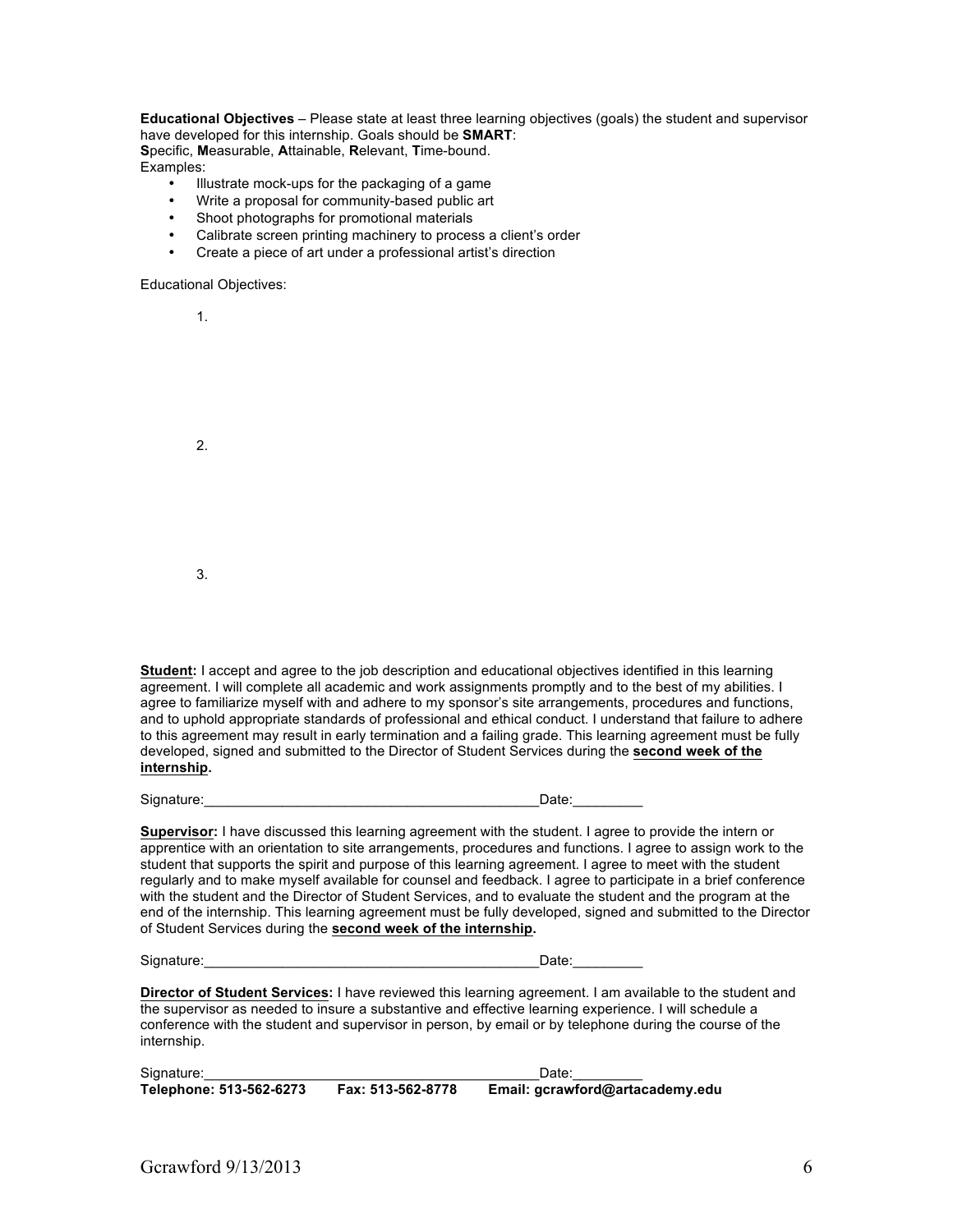#### Open Internship Experience **Activity Log Time Sheet**

|             | Student Name                        | Major_____________________ |                           |                              |                                      |
|-------------|-------------------------------------|----------------------------|---------------------------|------------------------------|--------------------------------------|
|             |                                     |                            |                           |                              |                                      |
| <b>DATE</b> | <b>ACTIVITY (Brief Description)</b> | <b>TIME</b><br>IN          | <b>TIME</b><br><b>OUT</b> | <b>TOTAL</b><br><b>HOURS</b> | <b>Supervisor</b><br><i>initials</i> |
|             |                                     |                            |                           |                              |                                      |
|             |                                     |                            |                           |                              |                                      |
|             |                                     |                            |                           |                              |                                      |
|             |                                     |                            |                           |                              |                                      |
|             |                                     |                            |                           |                              |                                      |
|             |                                     |                            |                           |                              |                                      |
|             |                                     |                            |                           |                              |                                      |
|             |                                     |                            |                           |                              |                                      |
|             |                                     |                            |                           |                              |                                      |
|             |                                     |                            |                           |                              |                                      |
|             |                                     |                            |                           |                              |                                      |
|             |                                     |                            |                           |                              |                                      |
|             |                                     |                            |                           |                              |                                      |
|             |                                     |                            |                           |                              |                                      |
|             |                                     |                            |                           |                              |                                      |
|             | <b>120 HOURS MINIMUM REQUIRED</b>   |                            |                           |                              |                                      |

Student Signature\_\_\_\_\_\_\_\_\_\_\_\_\_\_\_\_\_\_\_\_\_\_\_\_\_\_\_\_Date\_\_\_\_\_\_\_\_\_\_\_\_\_\_\_\_\_\_\_\_\_\_\_\_

Supervisor Signature\_\_\_\_\_\_\_\_\_\_\_\_\_\_\_\_\_\_\_\_\_\_\_\_\_\_Date\_\_\_\_\_\_\_\_\_\_\_\_\_\_\_\_\_\_\_\_\_\_\_\_

Gcrawford 9/13/2013 7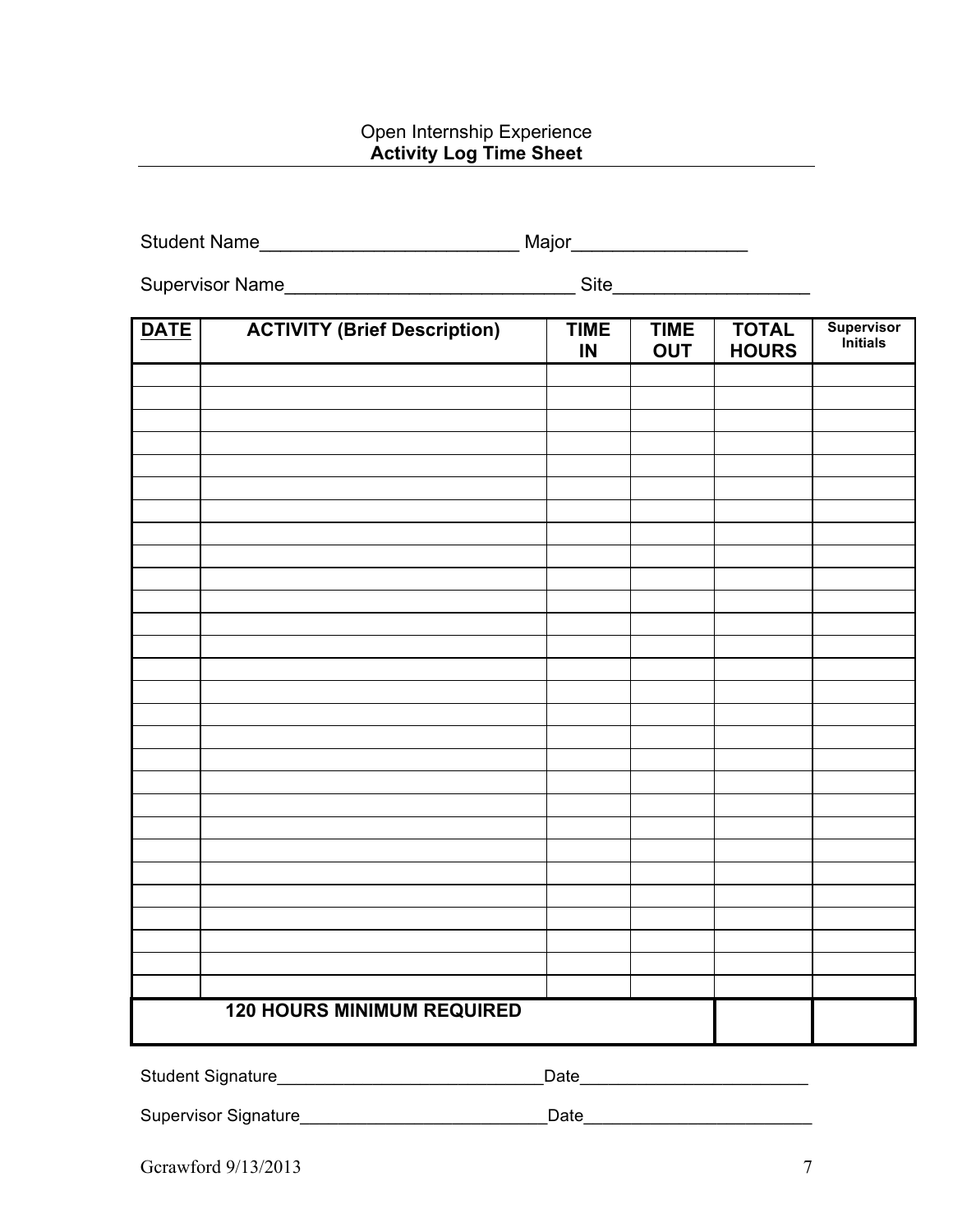### Open Internship Experience **Evaluation form to be completed by the Internship Supervisor**

Supervisor et al. 2008. The set of the set of the set of the set of the set of the set of the set of the set of the set of the set of the set of the set of the set of the set of the set of the set of the set of the set of

Please indicate by **4** (Excellent), **3** (Good), **2** (Fair), **1** (Poor) how the student performed in each area indicated below during the internship, which you directed. In addition, there is space on the opposite side for more extensive written evaluation.

| <b>AREA</b>                        | <b>MARK</b> | <b>COMMENTS</b> |
|------------------------------------|-------------|-----------------|
| Demonstrated a strong              |             |                 |
| understanding of their role        |             |                 |
| as an intern.                      |             |                 |
| Proficiency in carrying out        |             |                 |
| assignments and                    |             |                 |
| responsibilities.                  |             |                 |
|                                    |             |                 |
| Responsible and reliable.          |             |                 |
| Attendance and                     |             |                 |
| punctuality.                       |             |                 |
| Demonstrated initiative,           |             |                 |
| commitment, and                    |             |                 |
| conscientious attitude in          |             |                 |
| performing duties.                 |             |                 |
| Self-awareness of                  |             |                 |
| personal limitations.              |             |                 |
|                                    |             |                 |
|                                    |             |                 |
| Ability to apply the               |             |                 |
| creative process to their<br>work. |             |                 |
|                                    |             |                 |
| Quantity of work                   |             |                 |
| completed                          |             |                 |
|                                    |             |                 |
| Quality of work                    |             |                 |
| completed.                         |             |                 |
| Overall performance.               |             |                 |
|                                    |             |                 |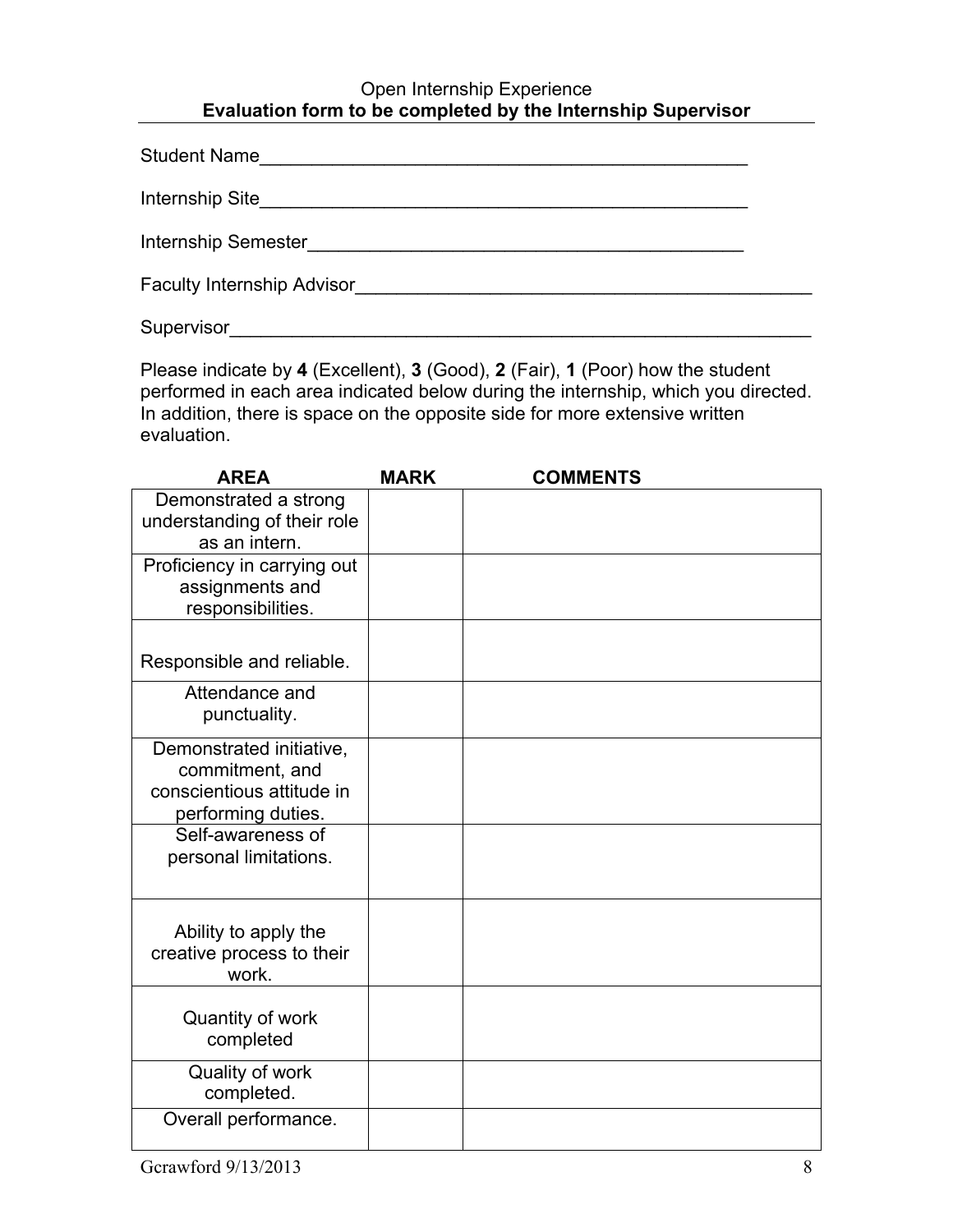Please provide an objective evaluation of the student's performance and accomplishments during the internship. Include those elements and qualities you believe contributed to the student's performance level for this internship. Discuss both strengths and weaknesses of the student as you think relevant.

Please provide any additional comments, suggestions or improvements on the internship process.

| Signature |  |
|-----------|--|
|           |  |

Signature\_\_\_\_\_\_\_\_\_\_\_\_\_\_\_\_\_\_\_\_\_\_\_ Date\_\_\_\_\_\_\_\_\_\_\_\_\_\_\_\_\_\_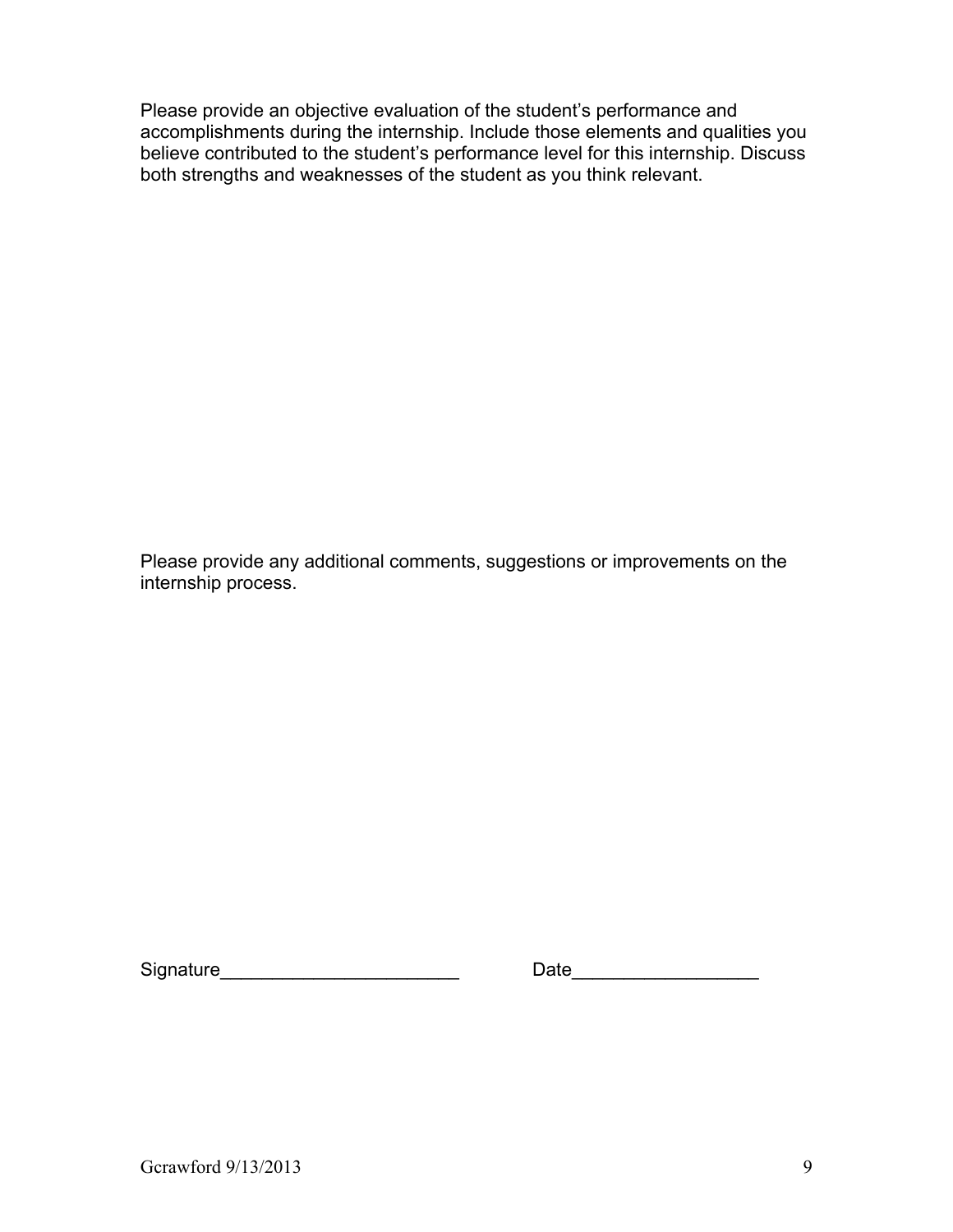#### Open Internship Experience **Evaluation form to be completed by the Student**

| Student Name                      |
|-----------------------------------|
| Internship Site                   |
| Internship Semester               |
| <b>Faculty Internship Advisor</b> |
| Supervisor                        |

Please indicate by **4** (Excellent), **3** (Good), **2** (Fair), **1** (Poor) how the site performed in each area indicated below during the internship, in which you participated. In addition, there is space on the opposite side for more extensive written evaluation.

| <b>AREA</b><br><b>MARK</b>                                                 | <b>COMMENTS</b> |
|----------------------------------------------------------------------------|-----------------|
| Job expectations were<br>made clear to you.                                |                 |
| You received guidance<br>and direction.                                    |                 |
| The internship experience<br>adhered to the learning<br>agreement.         |                 |
| You were provided<br>necessary resources to<br>complete your job function. |                 |
| You received<br>mentorship/professional<br>development.                    |                 |
| The internship helped you<br>grow as an artist or<br>designer.             |                 |
| Quality of Supervision you<br>received by AAC internship<br>advisor.       |                 |
| Quantity of work you were<br>to complete.                                  |                 |
| Overall experience.                                                        |                 |